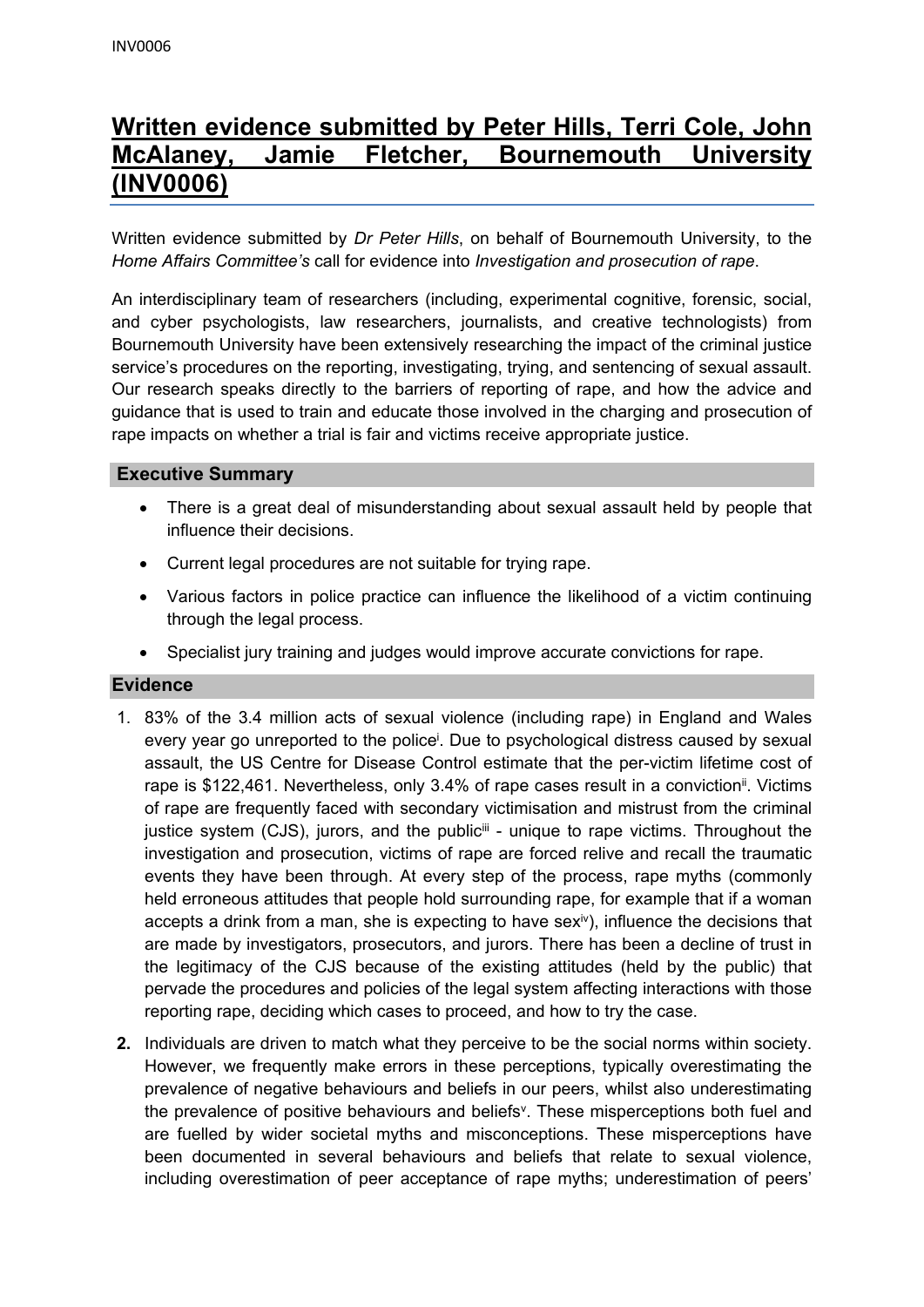discomfort with sexually degrading language and behaviours; and overestimation of peers' willingness to use force to obtain sex<sup>vi</sup>. In keeping with social psychological theories such as pluralistic ignorance these misperceptions can lead to a situation where most individuals in a group incorrectly believe that the other group members are more judgemental of the victims of rape and sexual assault than is the reality. Such misperceptions have been found to be predictive of both the perpetration of sexual assault<sup>vii</sup>, and hesitancy in bystander intervention when sexual assault is witnessed<sup>viii</sup>. **Police officers, CPS lawyers, judges, and jurors will all experience conformity to social norms influencing their decision-making during rape investigation and prosecution.** These social norms can reinforce the victims' attitude not to report cases to the police, or for an officer not to proceed with an investigation, or for a lawyer not to take a case to court, or for a jury panel member to acquit the defendant. **Social norms are therefore a barrier to reporting and serve to limit the victims' access to justice. It has been demonstrated that challenging these misperceptions through media campaigns and other approaches can result in a reduction in sexual assault behaviours and negative attitudesix .** Unconscious bias training (as is commonplace in organisations) has not been found to be effective in reducing these biases.

- **3.** Sexual assault and rape are typically committed by acquaintances<sup>x</sup>. This does not match the generally held stereotype. Commonly, people conceptualise 'real rape' as involving an attack committed by a stranger, at night, violently, in a secluded area<sup>xi</sup>. Whereas the evidence suggests, most attacks occur in the victim's own home and do not involve additional physical violence. Our own work indicates that many people hold this stereotypical belief about rapex<sup>ii</sup> and believe that acquaintance rape is not as serious as stranger rapexiii . **Because the stereotype of rape does not match the usual rape experiences, many survivors do not report rape to the police** and may not identify with the term 'rape' nor identify as a rape victim preferring to use the phrase 'non-consensual sexual experiencesxiv<sup>e</sup>. This presents a challenge for the police to encourage reporting. Some of our research, undertaken with a local sexual assault charity, suggests **some of the barriers survivors face in reporting to police include shame and self-blame (e.g. if they were drunk); fear of and the length of time it takes cases to get to court; and experiences of criminal justice victim-blamingxv .**
- 4. Our work<sup>xvi</sup>, in which we used a mathematical model (using Fourier time-series analyses) to predict the impact of police campaigns/external events on the changes in the rate of reporting of rape, established that national media issues regarding rape (such as, the number of cases being dropped in 2016) caused a reduction in the reporting of rape to the police. This may be due to social norms leading victims to believe that their case would not be taken seriously. Indeed, **only two campaigns appear to have impacted positively on the reporting of rape. This work suggests that schools and colleges should publicise definitions of rape, consent, and sexual assault** (e.g., any act which is not consented to, or in which the victim is unable to give consent e.g., as they are drunk) **and clear guidelines for the reporting of sexual assault by the media need to be provided** (including limiting the amount that is reported). This could broaden awareness regarding what the process entails (e.g., victims may be able to request a female officer and do not have to attend a police station, or can provide evidence without supporting a prosecution) and highlight positive cases (offenders who may have struck again, relief of disclosing to someone) rather than focusing on the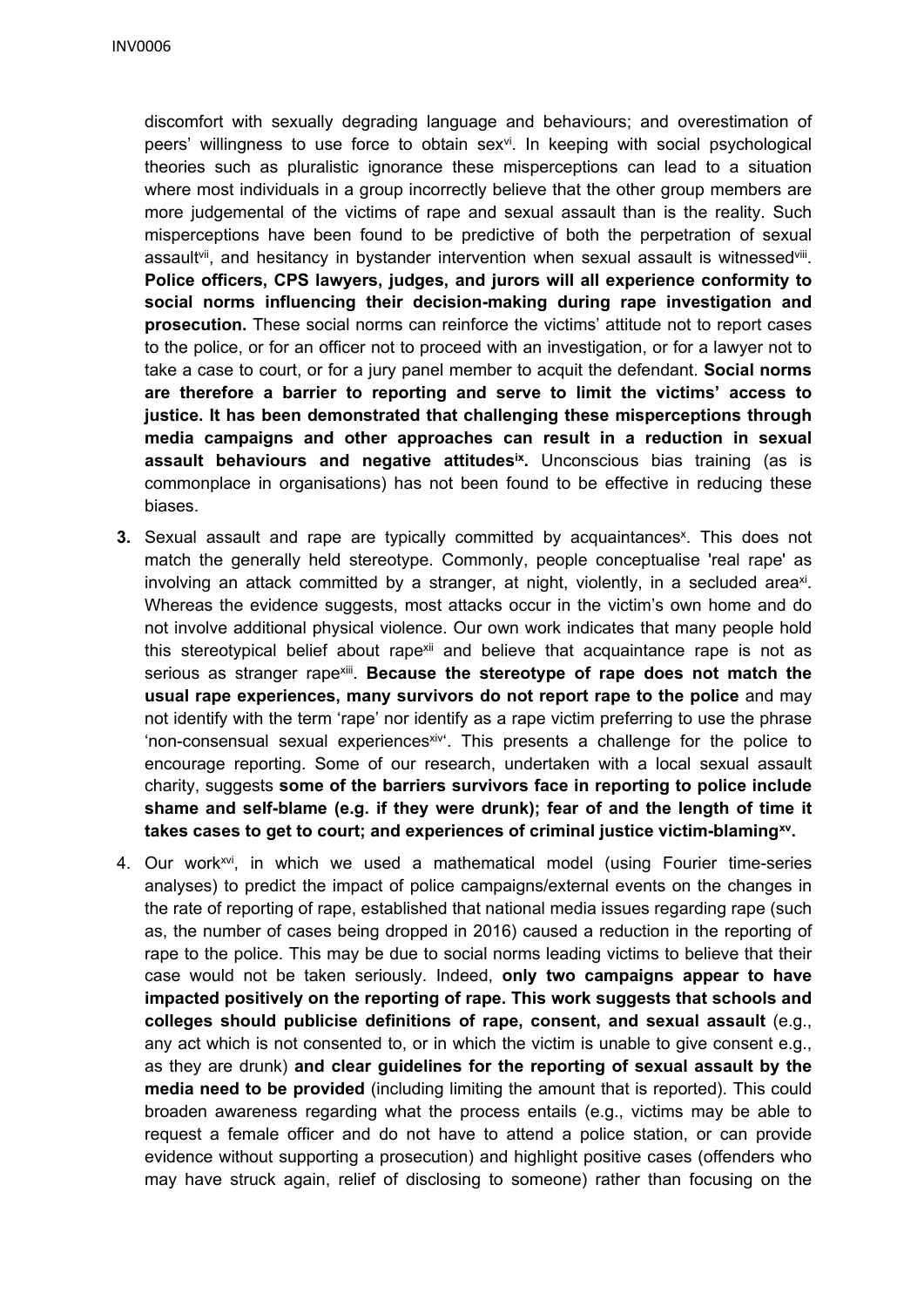negatives. **The aim would be to create a norm that sexual assault complaints of any kind will be believed, investigated, and properly tried.**

- **5.** Since 2017, we have been researching **why rape cases fail during the police investigation phase**. Using one of the largest samples of rape investigations from two police forces, **we have identified several factors which appear to predict early case failure**. Survivors of rape who have had first contact with a uniformed response police officer are more likely to withdraw their allegation than survivors who had **first contact with a specially trained officer or detective.** The video interview - a crucial element of the police investigation – was also found to play an important role in attrition. Survivors who were not video interviewed within the first three months of making an allegation were significantly more likely to withdraw from the investigation. Survivors were also found to wait an average of 13 days before reporting the rape to the police. In these cases, the potential to secure forensic evidence was sadly lost. **We recommend campaigns to raise greater awareness of the need for early reporting and usage of SARCs (Sexual Assault Referral Centres). Furthermore, police forces should be mandated to secure a video interview with the survivor within 3 months of reporting the offence to retain their lasting support throughout the police investigation.**
- **6.** The benefits of a 'Merit Based Approach', which bases Crown Prosecution Service case building on an objective reading of evidence are clear. As the End Violence Against Women Coalition identified despite *"rapes reported to the police have nearly tripled (up by 173%) between 2014 and 2018, the number of cases charged and sent to court is actually down by 44%."* Moreover, the 'Merits Based Approach', removes any potential for an individual prosecutor to allow their potential subjective preferences or biases, particularly in any rape myth, to prevent a prosecution from advancing. Consequentially**, the Crown Prosecution's decision to remove explicate references to the 'Merits Based Approach' within their prosecutorial instructions or educational materials is deeply problematic for conviction rates.**
- 7. Whilst in March 2021, the Court of Appeal in R (End Violence Against Women Coalition) v The Director Of Public Prosecution [2021] EWCA Civ 350 held that the Crown Prosecution Service's decision to remove the terms 'Merits Based Approach' from its materials was neither illegal nor irrational under existing legislative framework contained within Section 1 of the Prosecution of Offences Act 1985, this does not mean that the Crown Prosecution Service's current approach is preferable. Rather, it simply means that a "reasonable decision maker" could have educated and instructed prosecutors as the Crown Prosecution service did and stay within the legal power afforded by the law. This judgment is not a normative argument in favour of the Crown Prosecution Service's decision to change policy, rather, it is merely an example of the judiciary staying within its institutional power and recognising the degree of deference provided in Section 1 of the Prosecution of Offences Act 1985 to the Director of Public Prosecutions to issue guidelines to prosecutors. **The solution, therefore, to achieve the judicial review's aims would be to change the statutory law to remove that discretion from the Director of Public Prosecutions/Crown Prosecution Services in relation to serious sexual offences.**
- 8. **A legislative requirement that the Crown Prosecution Service explicitly educate and instruct prosecutors to apply a 'Merits Based Approach' to case building in**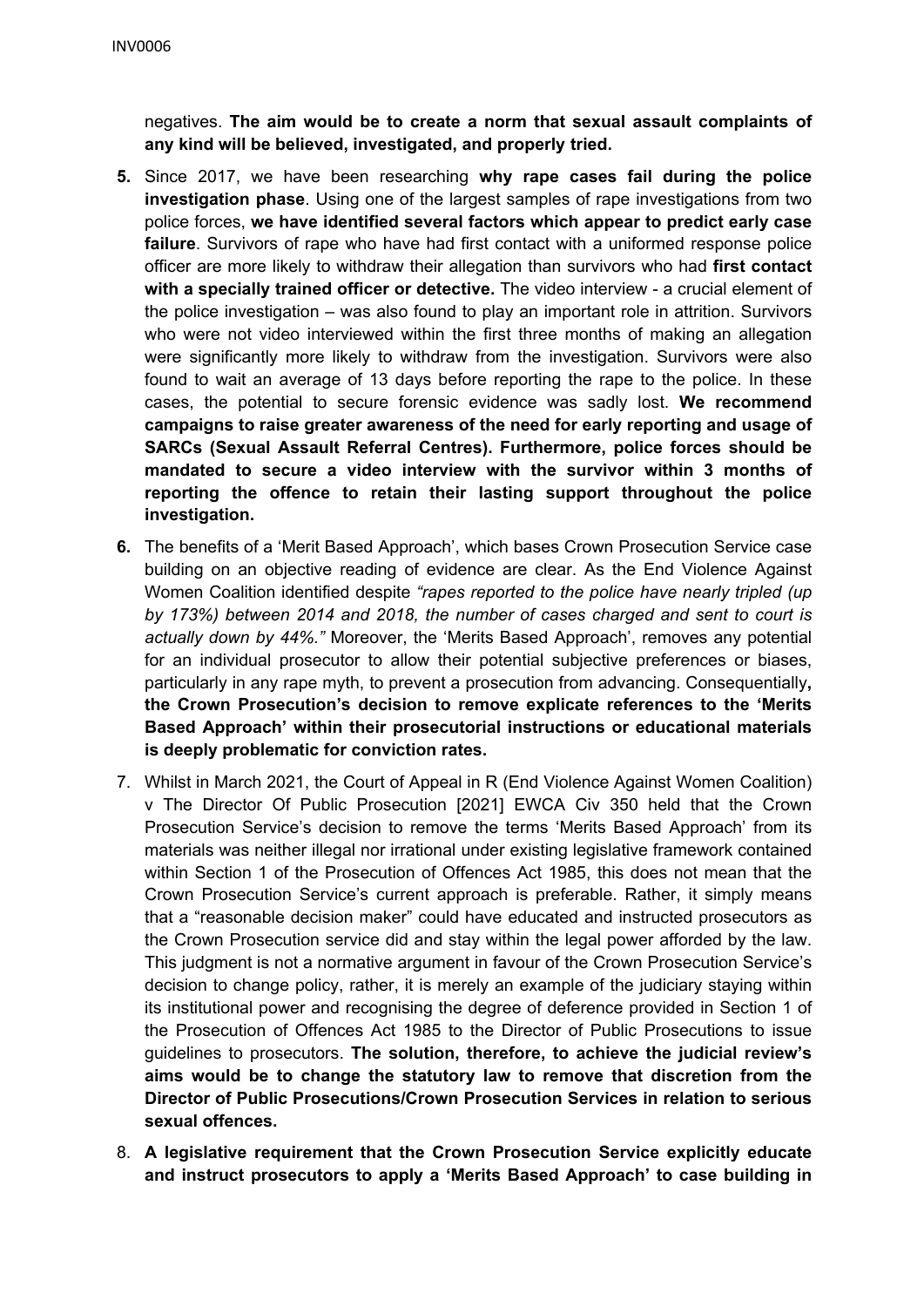**serious sexual offence cases should be introduced. Moreover, it should be a legislative requirement that the Crown Prosecution Service keep a clear record of the merits considered during the case building process and a rationale be provided** by a prosecutor to explain why a particular prosecution lacks the necessary 'Merits'. If adopted, these two legislative reforms will lead to a reversal of the "overcautious, risk averse approach to prosecutions" identified by the End Violence Against Women Coalition in their recent judicial review of Crown Prosecution Service guidance.

- 9. Trial by jury is considered the gold standard in UK Crown Courts<sup>xvii</sup>. However, jurors are subject to the same biases as members of the public. **Jurors are influenced via external considerations including rape mythsxviii** - these are myths about the victim, the event, or the perpetrator that do not have any bearing on rape<sup>xix</sup>. The aforementioned issues with understanding that acquaintance rape without violence is more far common that violent stranger rape, can influence juror decision making. While some researchers may suggest this does not occur<sup>xx</sup>, such evidence is plagued by response desirability biases from participants who do not want to admit their biases: In interviews, participants are unlikely to admit that they were influenced by rape myths and social norms. **Overwhelmingly, the statistical evidence demonstrates acquaintance rape is less likely to result in conviction than stranger rape, and extensive research evidencexxixxii highlights this juror bias exists**. Judicial direction (instructions delivered via the judge to the jury, typically at the end of the trial) and expert testimony are designed to negate these societal beliefs and may have some impact<sup>xxiii</sup>. However, whilst these directions address common rape myths<sup>xxiv</sup> they are not compulsory in sexual offence trials<sup>xxv</sup>, and it is hard to imagine that a paragraph of text will negate attitudes built up over a lifetime. **Our own workxxvi has found that potential jurors are more likely to find non-consensual sexual scenarios as rape if they are first asked about whether they contain consent than without this instruction**. This highlights that potential educational tools might help increase convictions if judges and prosecution provide this information. We suggest **investment in the development of evidence-based specific juror training that counteracts widely held societal beliefs** would be beneficial for a fair trial. Such research, directed by the Home Office, should be **conducted by a diverse set of researchers** from across the country rather than focused solely on establishment contributors. Furthermore, **judicial directions or the use of expert testimony should be compulsory**. Investigating worldwide court proceedings for rape would establish if better practice exists or insight can be gained from elsewhere. Such work could be conducted by the Home Office, supported by researchers from across the country, including ourselves.
- **10.** Within rape trials, jurors need to ensure the defendant had reasonable belief that the victim consented to the sexual act to acquit them. This is particularly difficult in sexual assault and rape cases because the sexual act is usually not debated; both parties agree that sex occurred however one denies consent was present. Therefore, forensic evidence is not useful in most rape cases. Given that sex is typically a private act, there is usually no witnesses nor additional evidence surrounding whether consent has been provided. Prosecutors and defences use circumstantial evidence to help support their cases, that can include past relationship information. This would be not typically be sought in other cases. Our own work has shown that potential jurors would like to see forensic evidence despite this not providing any additional information suggesting a misunderstanding of rape cases by jurors**.** The entire nature of rape makes trying them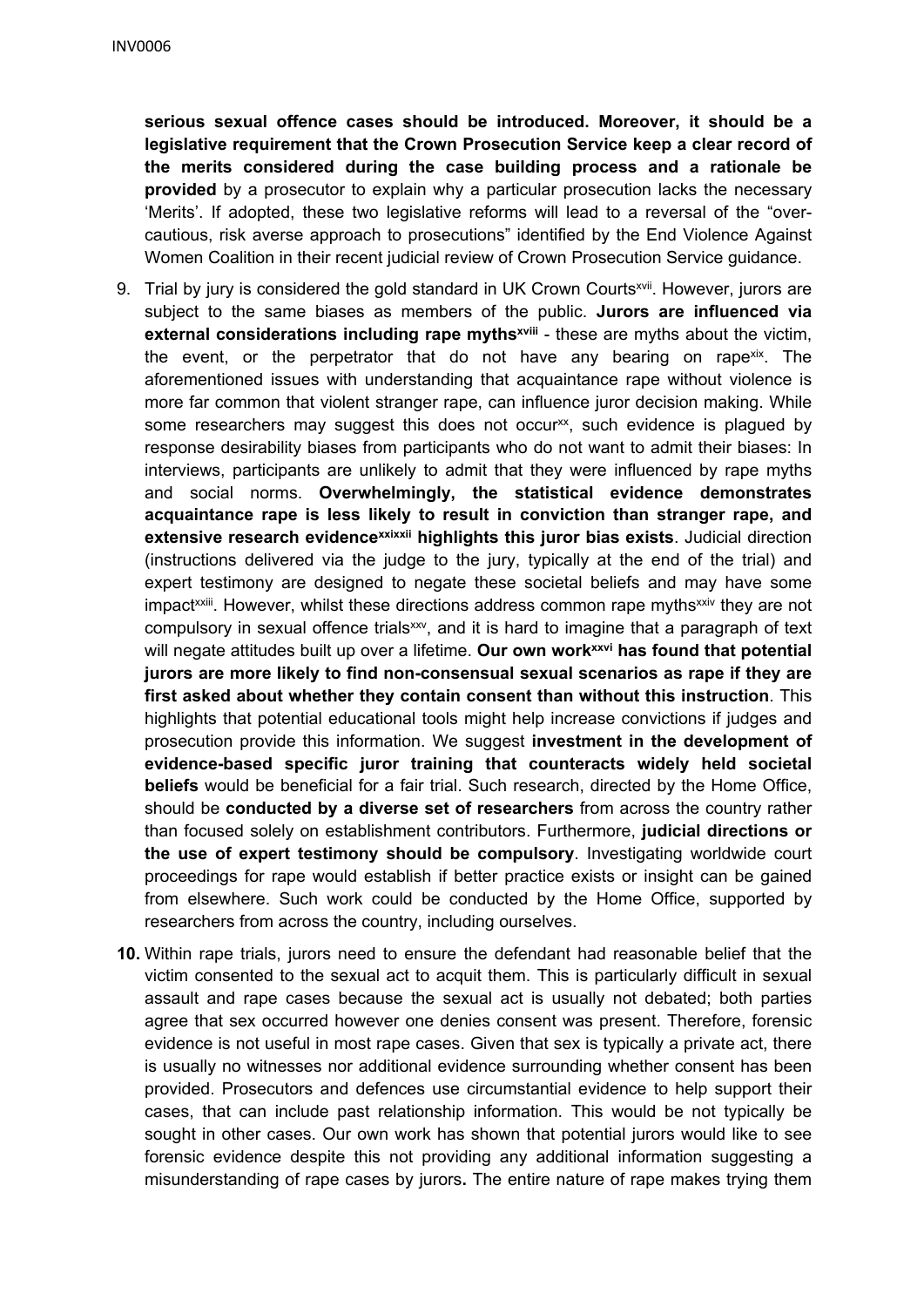using the guilty/not guilty dichotomy very difficult. **A different verdict structure (such as the inclusion of "not proven" verdict that is stronger than the one used in Scotland's legal system) might be beneficial to provide closure for victims, increase the amount of cases that result in something other than not guilty verdicts, and provide an adequate deterrent.**

- 11. Other practical implications identified in ourxxvii and other researchxxvilixxixxxx include to improve the prosecution of rape:
	- specialised sex crime courts similar to family-court trials;
	- making judicial directions compulsory allowing judges to challenge rape myths in court in order to educate;
	- train jurors; and
	- inclusion of rape-myth and trauma-informed training.
- 12. In conclusion, our work has demonstrated that **there are significant societal issues that provide barriers for victims to report sexual assault and rape. These barriers also have the consequence of potentially affecting the success of trials for sexual assault and rape.** We have made recommendations to modify court practices that would increase accurate verdicts surrounding sexual assault and rape though these require significant changes to the way these cases are tried.
- 13. We are available to provide further detail and give oral evidence if this would support the Committee's inquiry.

#### [Dr](https://staffprofiles.bournemouth.ac.uk/display/phills) [Peter](https://staffprofiles.bournemouth.ac.uk/display/phills) [Hills](https://staffprofiles.bournemouth.ac.uk/display/phills)

Head of Department of Psychology

Bournemouth University

Related web information:

- [https://www.bournemouth.ac.uk/research/projects/projects-aimed-reducing-sexual](https://www.bournemouth.ac.uk/research/projects/projects-aimed-reducing-sexual-violence-misogyny)[violence-misogyny](https://www.bournemouth.ac.uk/research/projects/projects-aimed-reducing-sexual-violence-misogyny)
- <https://staffprofiles.bournemouth.ac.uk/display/phills>

### May 2021

<sup>i</sup> Flatley,J. (2018). *Sexual offences in England and Wales: Year Ending March 2017.*ONS.

ii Lynch,K.R., et al. (2019). "She Is his Girlfriend—I Believe this Is a Different Situation": Gender Differences in Perceptions of the Legality of Intimate Partner Rape. *JFV, 34*(3), 213-230.

iii Bain, R. (2018). Jury Directions under the Abusive Behaviour and Sexual Harm (Scotland) Act 2016: A Long-Needed Success for Tackling Rape Myths or Another Measure Falling Short. ASLR., 8, 39.

iv Frese, B., Moya, M., & Megías, J. L. (2004). Social perception of rape: How rape myth acceptance modulates the influence of situational factors. Journal of interpersonal violence, 19(2), 143-161.

<sup>v</sup> Dempsey, R. C., J. McAlaney and B. M. Bewick (2018). "A critical appraisal of the social norms approach as an interventional strategy for health-related behavior and attitude change." Frontiers in Psychology **9**(2180). vi Mennicke, A., S. C. Kennedy, J. Gromer and M. Klem-O'Connor (2018). "Evaluation of a social norms sexual violence prevention marketing campaign targeted toward college men: Attitudes, beliefs, and behaviors over 5 years." Journal of Interpersonal Violence **36**(7-8): NP3999-NP4021.

vii Thompson, M. P., M. P. Koss, J. B. Kingree, J. Goree and J. Rice (2011). "A prospective mediational model of sexual aggression among college men." Journal of Interpersonal Violence **26**(13): 2716-2734.